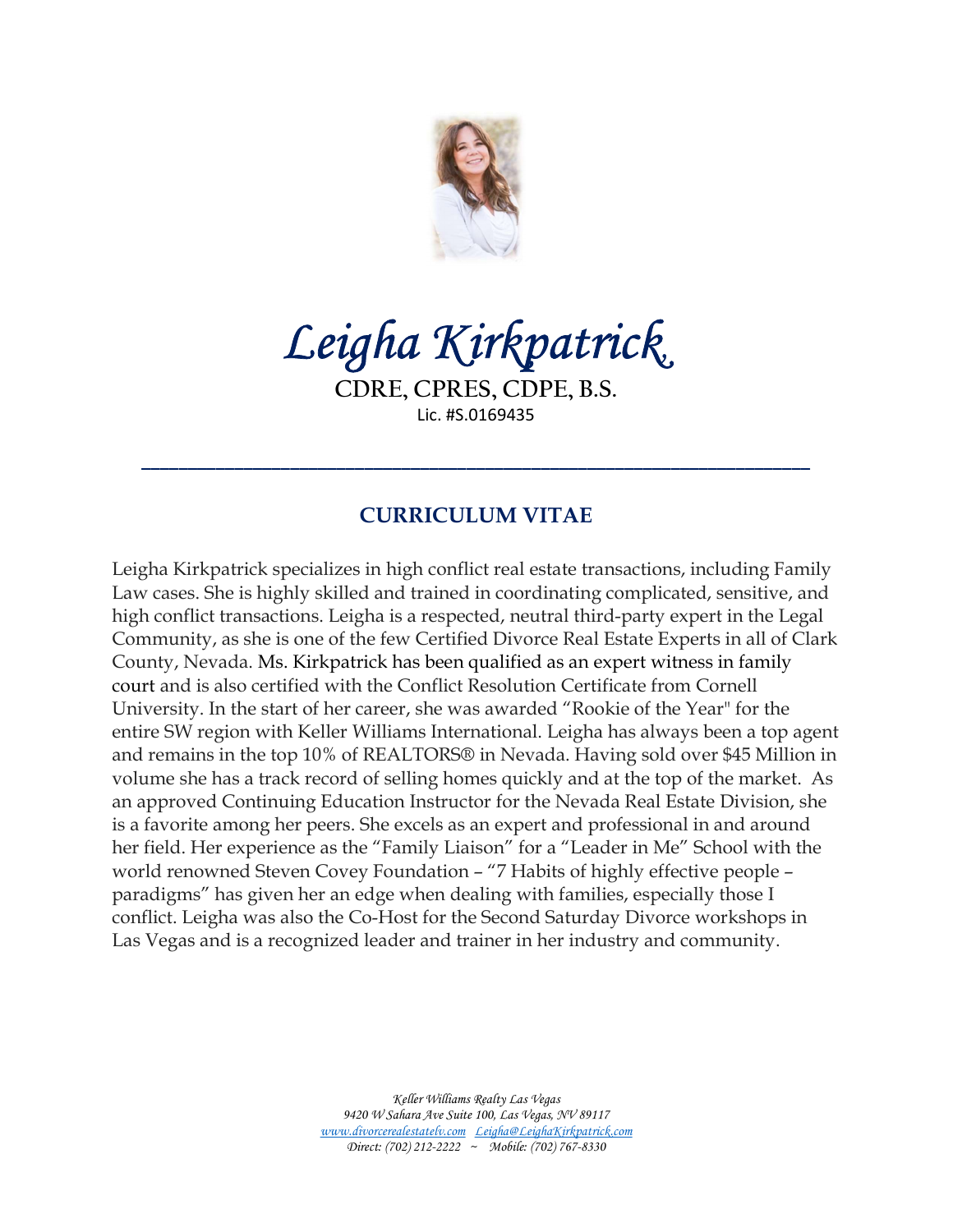#### PROFESSIONAL EXPERIENCE

Keller Williams Realty Las Vegas

| $\bullet$ | <b>REALTOR®</b>                                                    | $2010 -$ current |
|-----------|--------------------------------------------------------------------|------------------|
|           | Consistently in top 20% of producing agents<br>$\circ$             |                  |
| $\bullet$ | <b>Agent Leadership Council</b>                                    | $2017 - current$ |
|           | Member of selected group of agents who influence<br>$\circ$        |                  |
|           | major office decisions                                             |                  |
| $\bullet$ | <b>Master Faculty</b>                                              | $2017 - current$ |
|           | Selected for elite group of real estate trainers<br>$\circ$        |                  |
|           | <b>Family Liaison</b>                                              | $2019 - 2021$    |
|           | Leader in Me Program Franklin Covey Leadership Training<br>$\circ$ |                  |

#### PROFESSIONAL CERTIFICATIONS

|           | • Certified Divorce Real Estate Expert (CDRE $\text{TM}$ ) | 2021 |
|-----------|------------------------------------------------------------|------|
| $\bullet$ | Appointed Court Expert, NRS 175.271                        | 2021 |
| $\bullet$ | CE Instructor Nevada Real Estate Division                  | 2021 |
| $\bullet$ | Certification in Conflict Resolution                       | 2019 |
| $\bullet$ | Certified Probate Real Estate Specialist (CPRES™)          | 2017 |
| $\bullet$ | Certified Distressed Property Expert (CDPE™)               | 2011 |
|           | Real Estate License                                        | 2010 |

#### EDUCATION & TRAINING

- Ilumni Institute Master Course Graduate 2021
	- o Anatomy of Divorce
	- o Divorce Court 101
	- o The Psychology of Neutrality and Bias
	- o The Ethics of CDREs
	- o Qualifying as an Expert
	- o The CDRE™ Listing Model
	- o Landscape of Divorce Finance
	- o How to Sell a House in Conflict
	- o CDRE Fair Market Valuations
- Mike Ferry Organization Elite Coaching 2021 present
- Continuing Education Instructor for Nevada Real Estate Division 2021 present
- Cornell University New York, Certified Conflict Resolution 2019 present